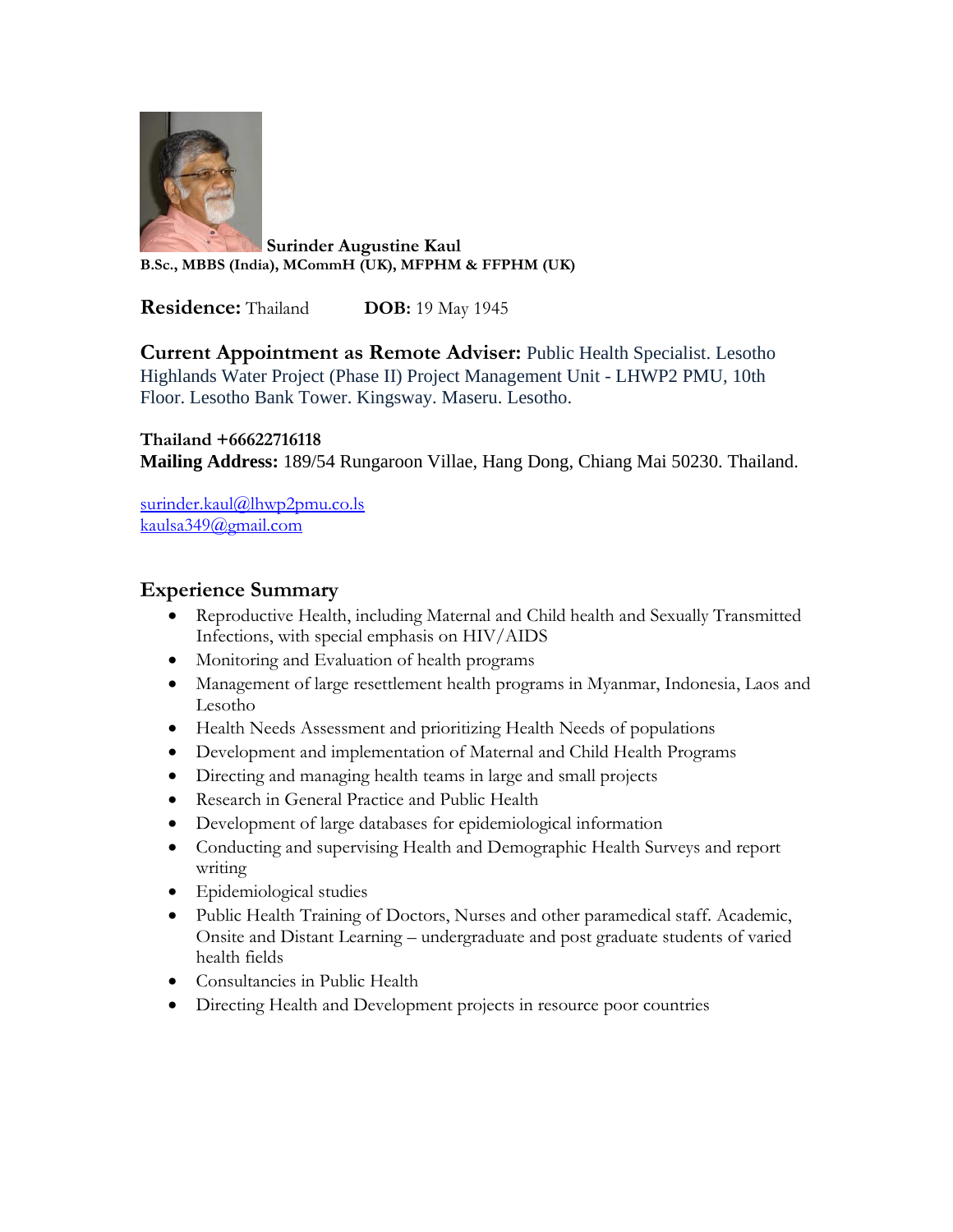## **Current Professional Affiliations**

- 1. Registered Public Health Specialist with Australian Medical Council. (since 2001, R.No.1011437)
- 2. Registered Public Health specialist in Australia R.No.6671411273
- 3. Registered medical practitioner in United Kingdom (General Medical Council since 1987. R.No.3360918)
- 4. Registered under European Specialist Register as Public Health Medicine (Since January 1997. R. No. 3360918)

## **Qualifications**

University of Punjab, India B.Sc. 1965

University of Madras, India. MBBS 1971

University of Liverpool, UK, MCommH (International Health) 1979 Faculty of Public Health Medicine UK, MFPHM 1987 by examination and thesis Fellow of the Faculty of Public Health Medicine UK, FFPHM. Feb. 1995 – Awarded

# **Technical Appointments**

- Currently employed by Lesotho Highland Water Authority under the CDM Smith International Project Management Unit in the World's largest water transfer project. Responsible for the project's Health Program for the impacted populations in Lesotho. Engaged in supervising the Public Health Action Plan to strengthen Primary Heath Care in the project area in collaboration with the local health authorities and the Ministry of Health. Full time August 2013 to August 2015; Remote Advisory support to the project to date.
- Nam Theun 2 Hydroelectric Project, Technical Manager Health Programme: January 2005-2009. Implementation of the NTPC Public health Action Plan. Continued remote support to the project until its completion in 2013.
- Public Health Expert and Epidemiologist. Institutional and Technical Support India. National Institute of Health and Family Welfare. New Delhi. European Union Funded Capacity Building Project with the Ministry of Health and Family Welfare. July 2011 to October 2012 (Contracted by Royal Tropical Institute, Amsterdam, a partner to the main contractors, Futures Group, London). Institutional and Technical Support Project was a part of the European Union – Government of India Sector Policy Support Program to the National Rural Health Mission and the Reproductive and Child Health Program. EuropeAID/129-243/C/SER/IN-1.
- An independent consultant/adviser in Public Health to a number of health programs in Laos, Vietnam, Indonesia and India.
- Public Health Adviser with International SOS June 2002-2009:
	- ➢ Remote advice on Public Health issues to other projects managed by International SOS around the World through Public Health Network.
	- ➢ Manager, Health Program Management Unit, Nam Theun 2 Hydroelectric Project, Lao PDR. January 2005 to March 2009 (fulltime); and remote adviser up to 2013.
	- ➢ Public Health manager. Freeport Public Health and Malaria Control Program, Papua, Indonesia June 2002 to January 2005
	- ➢ TOTAL's Socio-economic (Health) Program, Myanmar. Periodic Supervision and Technical Support including training. (intermittent)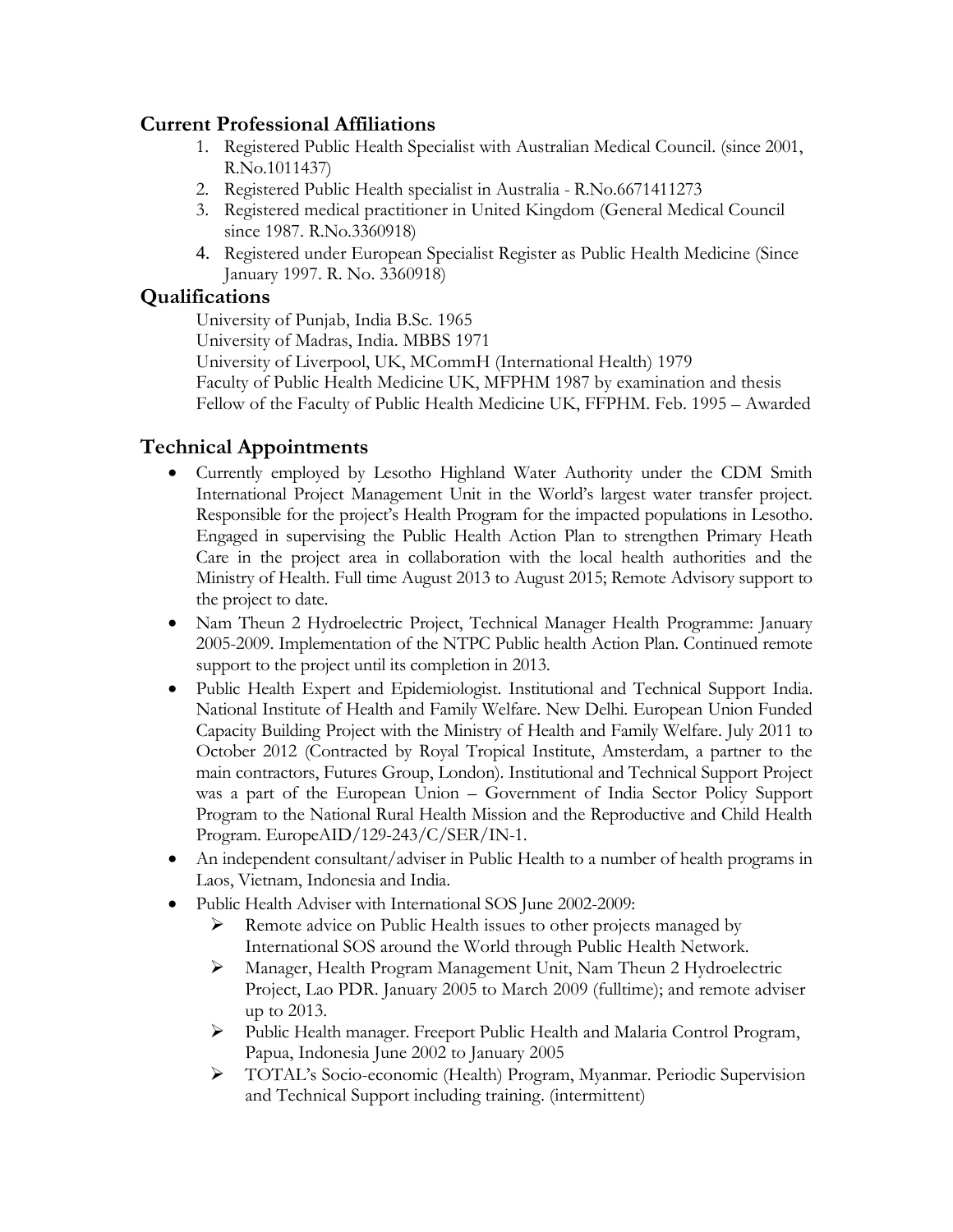- ➢ Team leader. Health Impact Assessment for Weda Bay Nickel in North Maluku, Indonesia. (August- September 2010)
- ➢ Adviser (intermittent) to ERM Australia and New Zealand in HIA for a hydroelectric project (July 2012).
- Epidemiologist in Queensland and Northern Territory Health Departments. 2000-2002
- Consultancies in Maternal and Child Health and Reproductive Health in Papua New Guinea. 1999-2000
- Chief Technical Adviser with UNFPA/WHO for Strengthening Reproductive Health Services in Papua New Guinea. 1996-1999
- Consultant in Public Health Medicine, Welsh Health Common Services Authority. Wales. UK. 1992-1996 (All Wales responsibility)
- Public Health Consultant in two Welsh Health Authorities, UK. 1988-1992
- Senior Registrar in Public Health Medicine, Oxford Region and Wales. 1985-1988
- Medical Research Council, UK. Clinical Scientific Staff. 1983-1985
- Lecturer, Medical Faculty, King Saud University, Riyadh, Saudi Arabia. 1980-1983
- Senior Medical Officer, Ministry of Health, Zambia. 1980
- Director of Community Health Program, Landour Community Hospital, Mussoorie, Uttar Pradesh, India. 1976-1979
- Medical Officer and In-charge Public health Program, Lady Willingdon Hospital, Manali. Himanchal Pradesh. India. 1974-1976
- Medical Officer, Frances Newton Hospital, Ferozepur, Punjab. 1972-1974
- Internship. Christian Medical College, Vellore. Tamilnadu. India. 1971-1972

### **International Work Experience**

| India                | -Early medical training & later health and development programs     |
|----------------------|---------------------------------------------------------------------|
| Turkey               | -Field research - Liverpool School of tropical Medicine             |
| Zambia               | - Senior Medical Officer in Public Health in Ndola                  |
| Saudi Arabia         | -Lecturing in the Dept. of community medicine, Medical Faculty      |
| England & Wales      | -Medical Research Council and Consultant Public Health Medicine     |
| Papua New Guinea     | -Strengthening Reproductive Health Services                         |
| Australia            | -Epidemiology and Public Health                                     |
| Indonesia (Papua)    | -Medical Adviser, Public Health & Malaria Control                   |
| Indonesia (N Maluku) | -Health Impact Assessment for Weda Bay Nickel                       |
| Lao PDR              | -Health Manager and Health Adviser, Nam Theun 2 Power Co.           |
| Myanmar              | -Consultancy to review TOTAL Social and Environment Program and     |
|                      | periodical technical support.                                       |
| Viet Nam             | -Review of the Health Impact Assessment and Public Health Action    |
|                      | Plan of Trung Son (Hanoi) Hydroelectric Project funded by the World |
|                      | Bank.                                                               |
| Lesotho              | -Consultancy – evaluation of country's Maternal and Child Health    |
|                      | program.                                                            |
|                      | -Health Impact assessment and Implementation of Public Health       |
|                      | Action Plan.                                                        |
|                      |                                                                     |

### **WORK IN THE NATIONAL HEALTH SERVICE, UNITED KINGDOM**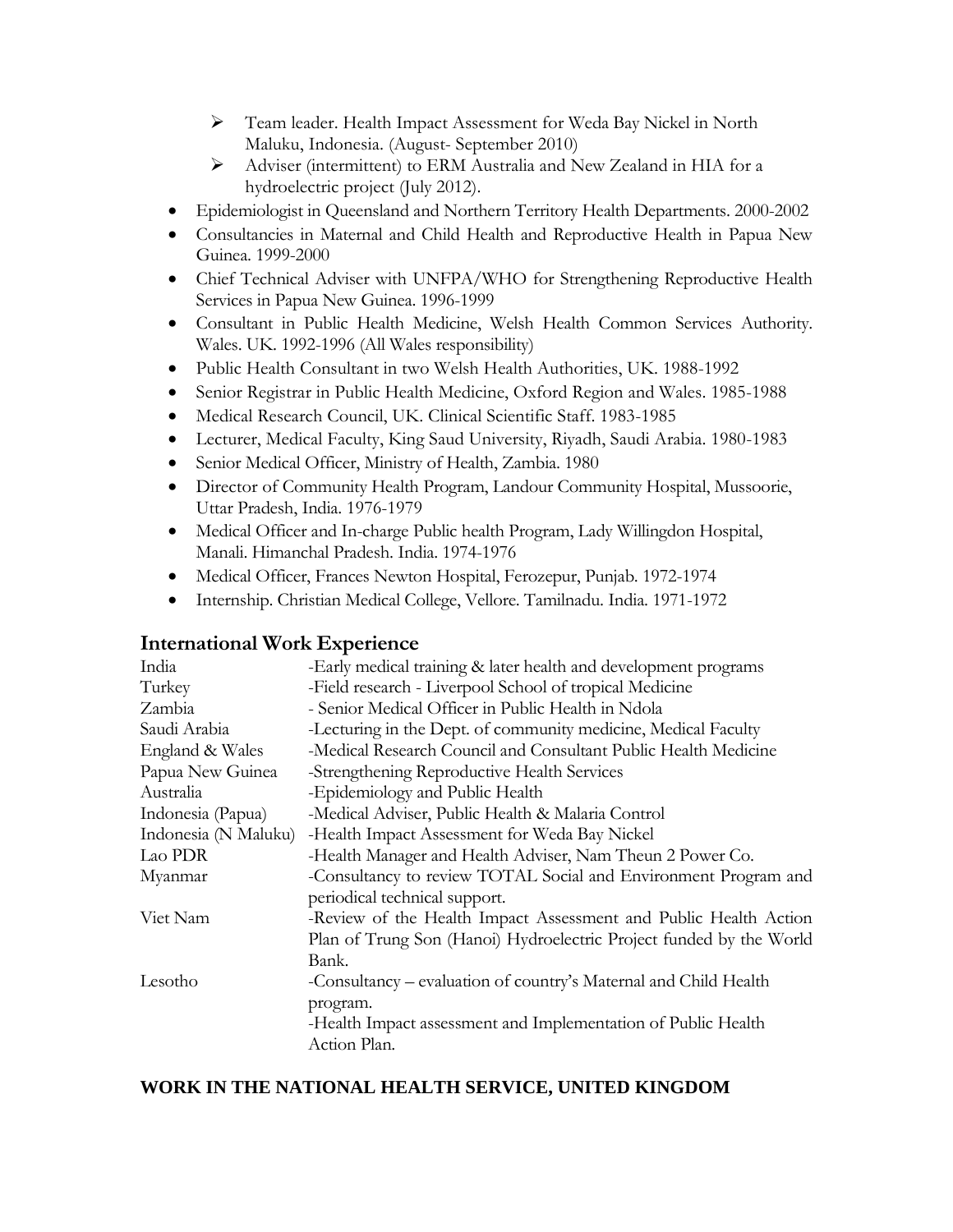- 1. Clinical Scientific Staff with Medical Research Council. Epidemiological research in General Practice. 1983-1985.
- 2. Senior Registrar in Public Health Medicine, Oxford Region and Wales. 1985-1988 (Refs. 6-8, 10-11)
- 3. Public Health Consultant, Mid Glamorgan Health Authority, Pontypridd. Wales. UK1990-1992
- 4. Public Health Consultant, West Glamorgan Health Authority, Swansea. Wales. UK.1988-1990 (Refs. 12-22)
- 5. Regional Consultant in Public Health Medicine, Welsh Health Common Services Authority. Wales. UK. 1992-1996 (Refs. 23-30, 32)

### **WORK WITH THE UNITED NATION AND OTHER INTERNATIONAL ORGANIZATIONS**

- 1. Chief Technical Adviser for Strengthening Reproductive Health Services in Papua New Guinea. A five million USD, UNFPA funded and WHO implemented program from 1996-2000. (Refs. 33-41)
- 2. Worked with the Futures Group on developing maternal mortality policy in Papua New Guinea for the Ministry of Health. (Ref. 42)
- 3. Worked with International SOS as Public Health Adviser in Indonesia and Lao PDR in two projects from 2002-2008. (Refs. 44-49)
- 4. Worked in close collaboration of the World Bank and the Asian Development Bank on developing and implementing the Health Impact Assessment and the Public Health Action Plan for Health Program, Nam Theun 2 Hydroelectric Project in Lao PDR from 2005-2008 and from 2009 to date as a remote technical adviser to the project. (Refs. 51-58)
- 5. Collaboration with Institut Pasteur, Laos, Swiss Public Health and Tropical Institute Basel Switzerland and the Emerging Pathogens Institute, Gainesville, University of Florida through the Nam Theun 2 Hydroelectric Project in Lao PDR (Refs, 54-55, 58)

### **ACADEMIC AND TEACHING EXPERIENCE**

- 1. **Lecturer, Department of Community Medicine**, Faculty of Medicine, King Saud University, Riyadh, Saudi Arabia. 1980-1983. Responsibilities included teaching primary health care administration and planning and development of Maternal and Child Health services for populations, epidemiology and medical statistics. (Ref. 5)
- 2. **Supervision of Post Graduate Students:** Supervised postgraduate Public Health students, under the Faculty of Public Health Medicine, UK arrangements.1988- 1995. (Refs. 25, 32)
- 3. **Hon. Clinical Tutor**. University of Wales College of Medicine, Cardiff. Wales. UK. Responsible for undergraduate teaching in Public Health Medicine. 1988-1992.
- 4. **Honorary Senior Lecturer in Health Care Studies**. Institute of Health Care Studies, University College of Swansea, Wales.UK. Responsibilities for part time teaching and supervision of PHD students. 1992-1998.
- 5. **Host Project for Post Graduate Studies in Public Health**. The Nam Theun 2 Health project has hosted a number of national and international masters and PhD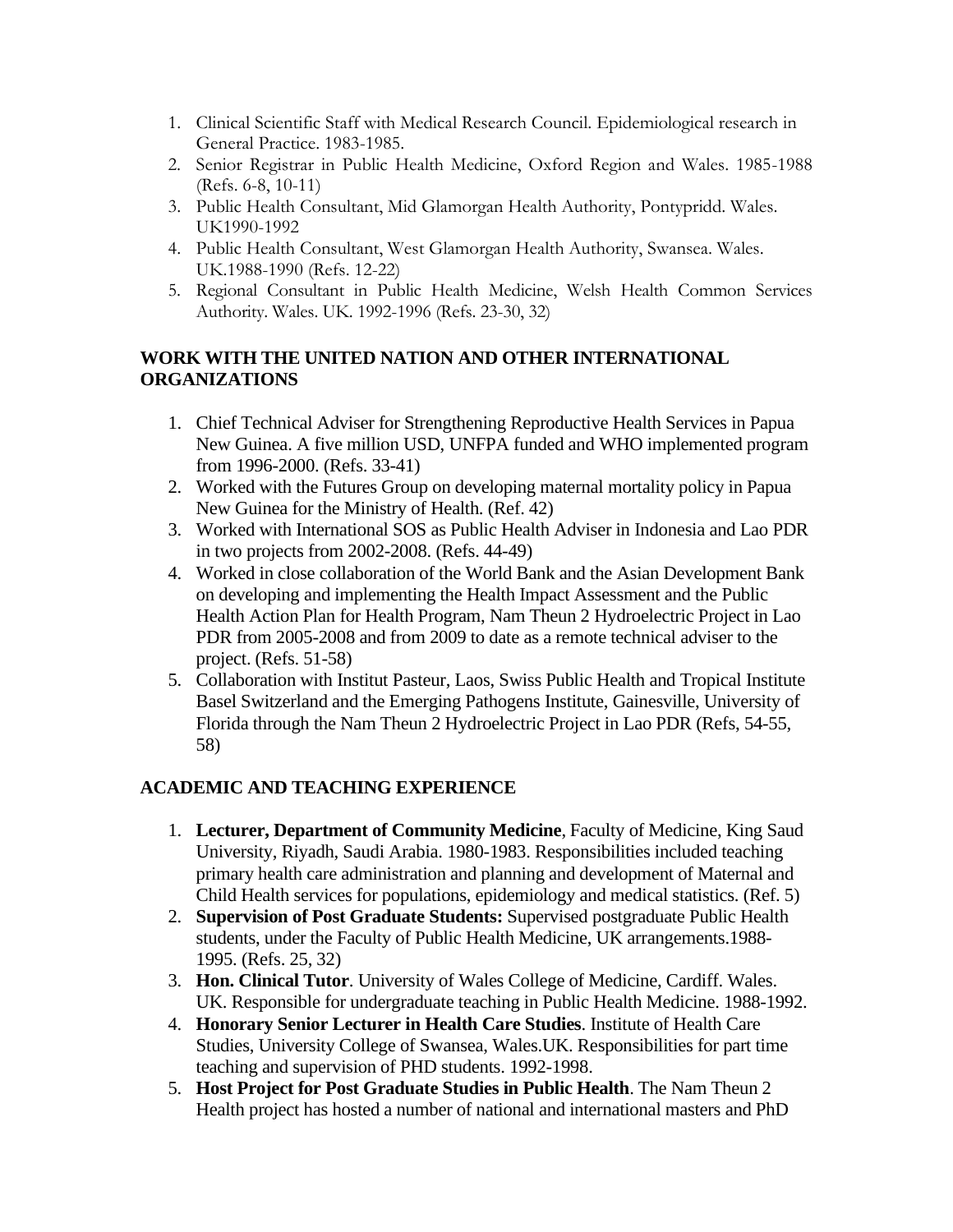students from IFMT, Vientiane, Laos, Shepherds School of Public Health France, London School of Public Health, UK, Princeton University, New Jersey, USA and Swiss Public Health and Tropical Institute, Basel, Switzerland. (2008-2010)

6. **Health Impact Assessment. Chapel Hill, North Carolina -** Invitation form the WHO to act as a resource person for a two-day course organized by the WHO on Principles and Practice of Health Impact Assessment using Nam Theun 2 Project as an example. Two presentations apart from acting as a resource person during the group work on exercises provided: one on introduction to the project and second on the update and achievements of and meeting the aims of the Public Health Action Plan (October 2010)

## **RESEARCH EXPERIENCE**

- 1. **Clinical Scientific staff** at the Epidemiology and Medical Care Unit, Northwick Park Hospital, Harrow, Middlesex, and Honorary Registrar in Community Medicine with the West Glamorgan Health Authority. UK.1983-1985. Low dose anticoagulants in the primary prevention of ischemic heart disease - a feasibility study in a selected general practice population. This work was successfully submitted as part of my dissertation for the degree of MFPHM, Faculty of Public Health, London. UK. (Ref. 10)
- 2. Development of **General Practice Morbidity Database**, using computerized data from representative sample of General Practice populations in Wales. Over a million medical records were put together electronically to create a database which provided the basis for prevalence of common diseases in the general population, leading to prevention programs as well as indicators to identify high prevalence geographical areas. (Ref. 32)
- 3. Using routinely available data, health status indicators were developed into a **Public Health Common Data Set**. This database has been a standard since 1995 in Wales. All health authorities were required to produce an annual report using this data set and the Chief Medical Officer of Wales reviewed the reports annually for NHS Wales. (Ref. 30)
- 4. In collaboration with the Geography Department of University College of Swansea, developed all Wales report on the small area statistics, identifying areas of social deprivation, focusing the need to address health needs of these populations. Ref: Thomas C J and Kaul S A. The relationship between health and social conditions in Wales: Preliminary Findings. Working Paper 2. SERN. Department of Geography, University College of Swansea. Wales. UK. July 1988. (Ref. 12)
- 5. Peer reviewed journal publications on materials from a number of above mentioned assignments. (Refs. 14, 18, 20-26, 28, 31-32, 43, 49, 54-58)

#### **AREAS OF SPECIAL INTEREST**

#### **1. Health Impact Assessment (HIA) and Public Health Action Plans**

Since June 2002, I have been working with large projects carrying out HIA and developing public health action plans. Main objectives of these programs have been designing, management and implementation of the health plans, with the aim to mitigate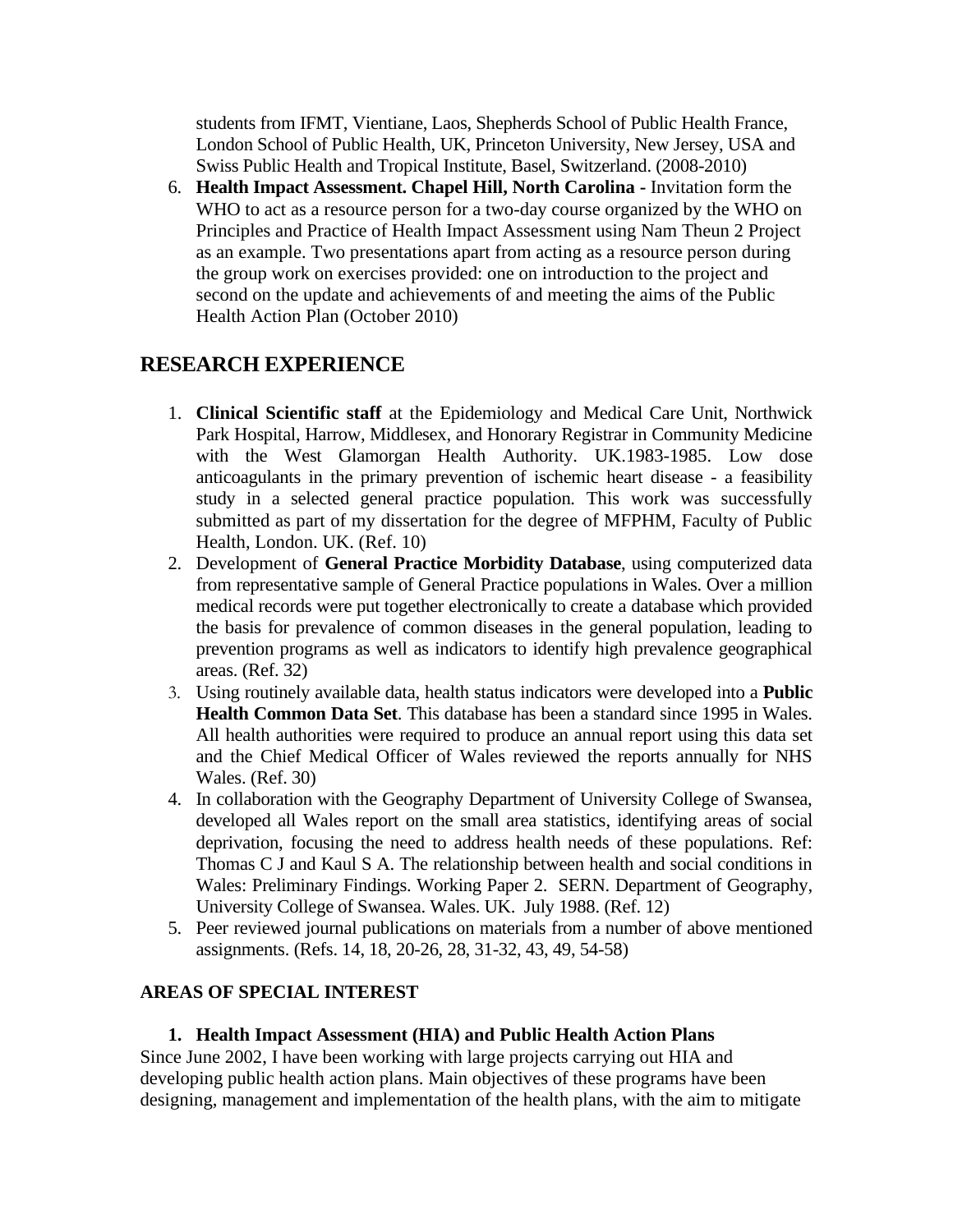the adverse impacts of the projects and developing a sustainable health program for the impacted populations. Thrust is on collaboration with the government health services in strengthening the existing health service delivery.

#### **2. Maternal and Child Health**

The improvements in any population start with optimizing the health of women and children in the society. Improvements in the preventive services required by these sub groups of populations leads to substantial health gain in the whole population. All my assignments have concentrated on addressing these aspects of health issues backed by remarkable results.

**3. Sexually Transmitted Infections (STIs) including HIV/AIDS** STIs have been a scourge in all societies for time immemorial. It is particularly so among large projects where young men, away from their homes and families, indulge in sexual gratification by using services provided by commercial sex workers. Management of this social problem requires sensitive handling, among both the seekers and providers of the service. My work experience in HIV/AIDS is mainly in three countries, viz. Papua New Guinea (PNG), Papua, Indonesia and Laos. In PNG, the HIV/AIDS program was part of the Strengthening Reproductive Health program in the country, funded by UNFPA and implemented by the WHO. Program largely consisted of mainstreaming Sexually Transmitted Infections, including HIV/AIDS, into the Strengthening Reproductive Health Program in the country through education and awareness of the health workers and the population at large. In Papua, Indonesia, I worked for Freeport, a Gold and Copper Mining Company, with a workforce of over 17,000 people. Responsibilities consisted of education and awareness to the new employees at the start of the employment, regular health education and prevention programs for the workforce, and a specially designed program for the local brothels, frequented by the mine workers. The program for commercial sex workers (over 500), included regular health checks, including voluntary HIV testing and monitoring the HIV+ prevalence among the high risk groups. In Laos the Nam Theun 2 Hydroelectric Project, having over 8000 workers at peak construction time, a program of education and awareness for the health workers, the public in four districts, and the commercial sex workers near the camp sites were the main responsibilities. Here also a special program of health checks for the sex workers was developed under my guidance and supervision. Regular surveillance and monitoring of the prevalence of the disease was part of the program.

**4. Nutritional Studies, especially in Under-5s and during Pregnancy** Nutritional needs of a number of vulnerable groups are fundamental in the health improvement of any community. Women, especially during and after pregnancy and children under the age of five years are prone to under nutrition, due to scarcity of food as well as ignorance how food should be used for optimal health. I have been engaged in a number of maternal and child health programs where systematic approach to these problems have been tackled with positive outcomes.

#### **5. Water and Sanitation for communities**

Many rural communities have a number of health problems related to the lack of clean water and sanitation. Simply providing clean water, better housing and sanitation to communities can bring about significant improvements in their health status. I have had extensive experience of working with the design and management of rural water and